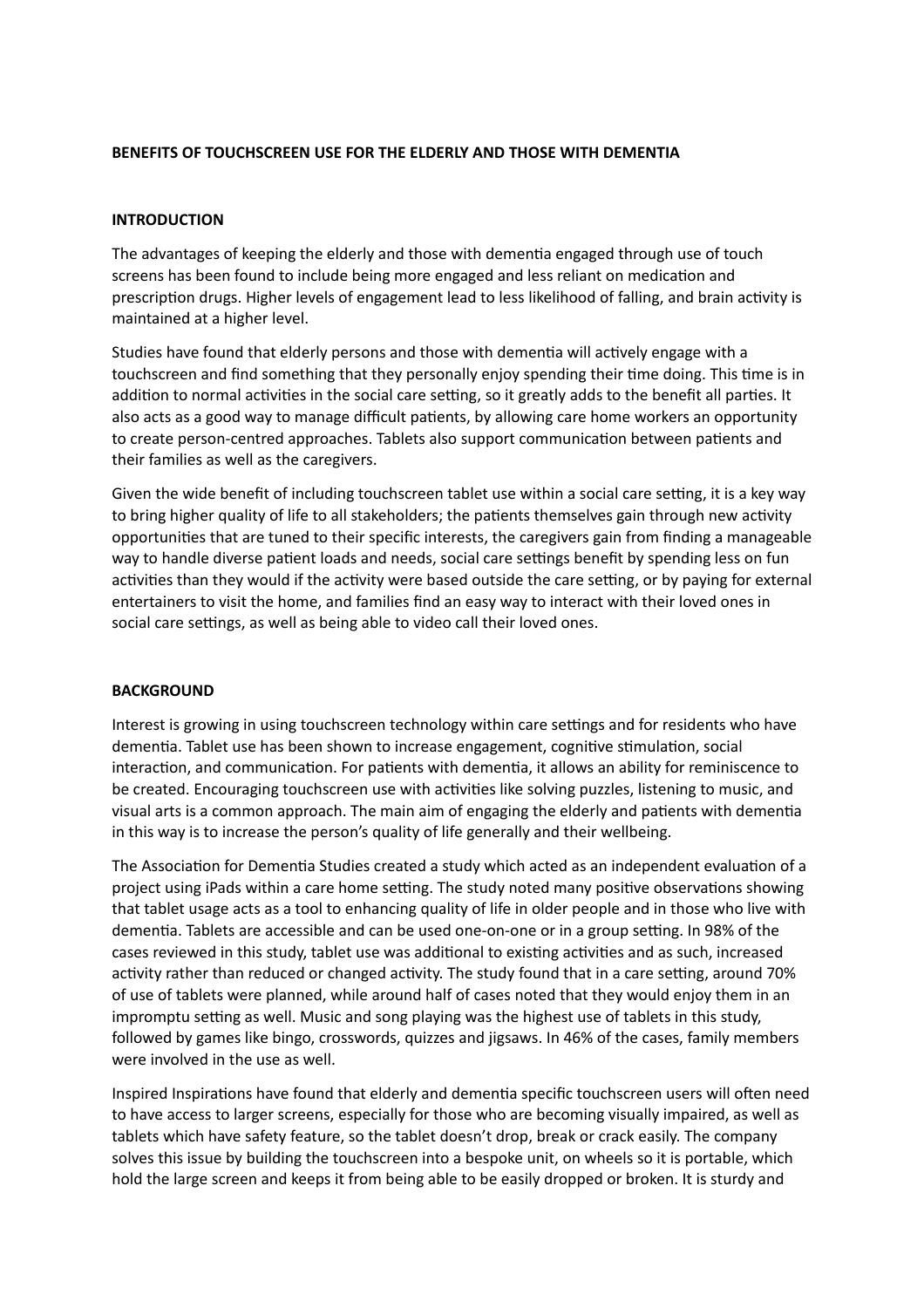robust enough to allow elderly users to enjoy engaging games safely and even lean on it should they need to.

### **CASE STUDY EXAMPLE**

An example of how touchscreen use among the elderly and those with dementia can help create more happiness and positivity can be understood when considering a dementia patient that regularly "sun downs" at a certain time of day, where the person gets more anxious because they think they should be doing something at that time which was a part of their life in the past. By using a touchscreen activity table, care workers can change subject matter with dementia patients faster and keep their interest on the new subject. This allows the person to stop being anxious about the issue that they believe they should be doing at that stage and concentrate on something else. An example is by getting the patient to talk about where they lived or were married and find that location on Google maps Street View. When the person sees the place that they were referring to, they are happy to reminisce on the subject. In essence, the touch screen tables can be used as a great distraction technique.

Another good case example is where a person is from another country originally, or where their family resides abroad, and they are isolated without many visits. By using the touchscreen, the elderly person has a new outlet to find activities they are interested in to spend time on and are also able to contact relatives abroad for on-camera calls, which increases their quality of life. Photographs of people and places that are special to the care home resident can be accessed through the touchscreen, which can uniquely be changed to search for meaningful places, subjects, and activities. For a care home resident that lived abroad or holds special interest in a place or topic that is not easily available to them within the care setting, the use of a touchscreen becomes a conduit between the person and the subject that makes them happy.

### **CONCLUSION**

There are far more positive benefits to integrating touchscreen use among elderly patients and those with dementia than there are negative points. While teaching elderly persons how to use the touchscreen might take a bit of time, the result is a more engaged person that has more opportunities to be happy doing something they enjoy. From looking up pictures, finding audio or written books, music or games, there are many different activities that can be chose through the touchscreen. The use also brings visitors together with their elderly or dementia inflicted family member, giving something to concentrate on for all persons and allow them to spend their visitation time in a fun and productive way.

### **REFERENCES**

Evans, Bray, Evans (2015) How iPads can support people with dementia living in care homes, [https://](https://dw3i9sxi97owk.cloudfront.net/uploads/jobAttachments/vLrnZOkOStmO6jCFbPMU_Anchor-iPad-Report-final-120815-3.pdf) [dw3i9sxi97owk.cloudfront.net/uploads/jobAttachments/vLrnZOkOStmO6jCFbPMU\\_Anchor-iPad-](https://dw3i9sxi97owk.cloudfront.net/uploads/jobAttachments/vLrnZOkOStmO6jCFbPMU_Anchor-iPad-Report-final-120815-3.pdf)[Report-final-120815-3.pdf](https://dw3i9sxi97owk.cloudfront.net/uploads/jobAttachments/vLrnZOkOStmO6jCFbPMU_Anchor-iPad-Report-final-120815-3.pdf)

Hung et al (2020), Using touchscreen tablets to support social connections and reduce responsive behaviours among people with dementia in care settings: A scoping review. [https://](https://journals.sagepub.com/doi/10.1177/1471301220922745) [journals.sagepub.com/doi/10.1177/1471301220922745](https://journals.sagepub.com/doi/10.1177/1471301220922745)